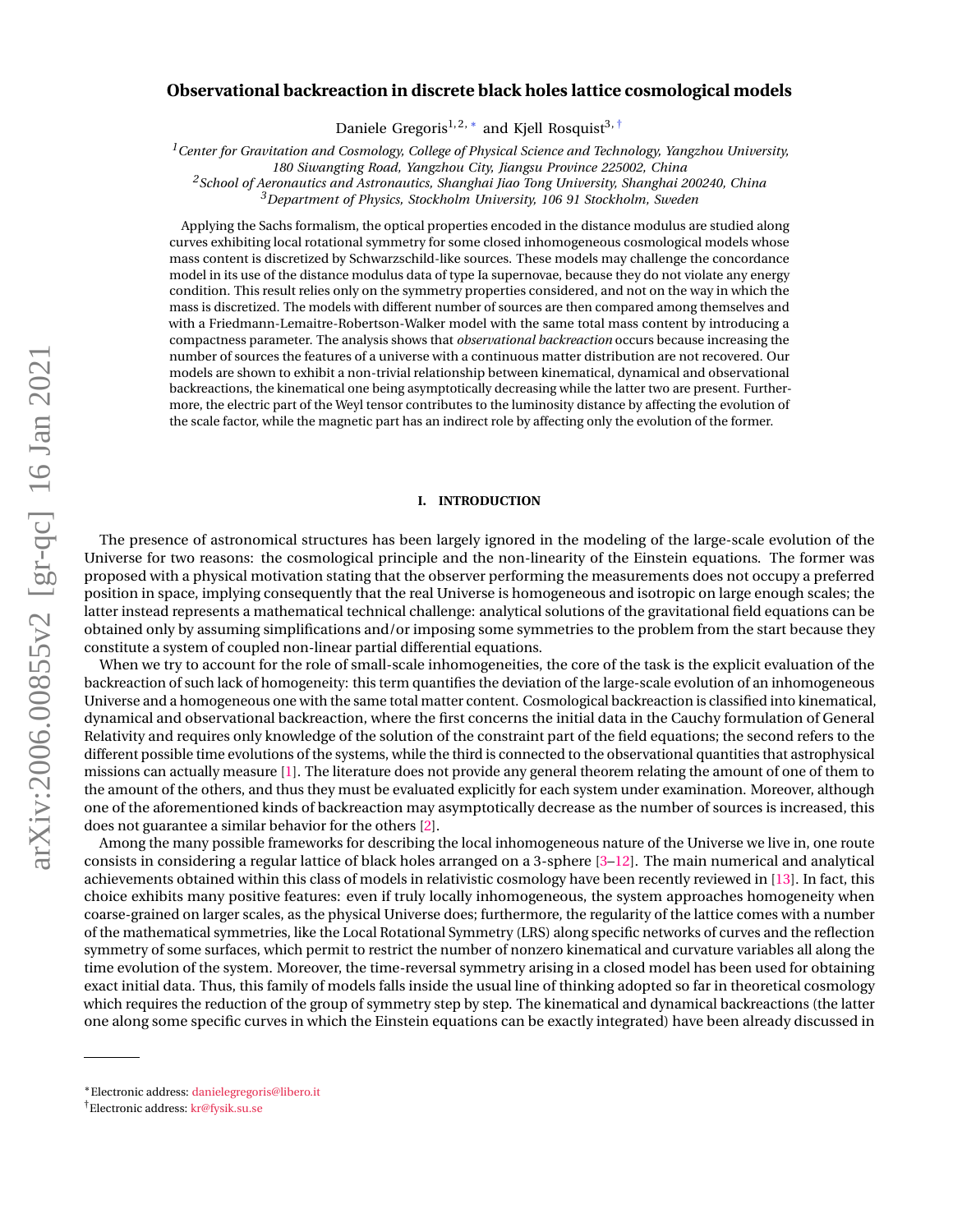the previously cited references which have compared and contrasted the discrete models we will study in this paper to a homogeneous and isotropic Friedmann-Lemaitre-Robertson-Walker model with closed topology and the same total matter content pictured as a smooth dust fluid. The analysis of the initial data suggests that kinematical backreaction asymptotically decreases when the number of the masses (Schwarzschild-like black holes) entering the configuration is increased, while, on the other hand, the time evolution of the discrete and fluid models is completely different. In particular, the lattice model suggests that a negative deceleration parameter may be possible without violating the energy conditions, i.e. without requiring the presence of any exotic fluid permeating the Universe, the dark and phantom energies being examples. This particular case explicitly confirms what we already stated: even having information about one kind of backreaction we can not infer the latter without explicitly computing it. In particular, two cosmological models governed by analogous dynamical equations do not necessarily have analogous observational relations: the detailed analysis of the observational backreaction for the black-hole lattice model is then in order.

In this report we quantify the observational backreaction in a family of inhomogeneous cosmological models based on regular discrete black hole lattices providing another fundamental characterization of those models. This not only complements but also improves on previous studies for at least two other reasons. The first is that this analysis is not affected by the presence of the caustics (a non-physical singularity in the coordinate system) which played an important role in the quantification of the dynamical backreaction in [\[4\]](#page-12-2). The second is that in the current concordance model of cosmology, the ΛCDM model (Λ-Cold-Dark-Matter model), the trajectories of the motion of photons are affected by an *averaged spacetime curvature* which is the same at all spatial points. This is in contrast to the real Universe where instead the motion of the light is affected by the *true curvature* which depends on the actual presence or absence of mass densities (generated by astronomical objects like galaxies, clusters of galaxies, gas clouds) along the line of sight [\[14\]](#page-12-3). This latter case occurs in the inhomogeneous cosmological models like the one we will adopt in what follows. Intuitively, although accounting for the role of astronomical structures does not completely solve the *dark energy problem*, it is conceivable that it will at least bring a correction to the amount of dark energy needed to account for the available astrophysical datasets, as already pointed out in [\[15\]](#page-12-4). This kind of numerical corrections to the values for the cosmological energy parameters can not be ignored nowadays because of the remarkable improvements in the cosmological measurements (see however [\[16\]](#page-12-5) for a critical evaluation of the supernova data).

The trajectories of photons encode information about the observational quantities of a given cosmological model through the luminosity distance equation. In a previous work [\[17\]](#page-12-6) the propagation of the light beams was studied in a black-hole lattice model assumed to represent an inhomogeneous Universe. They approximated the light rays at cosmological distances as geodesics in a Schwarzschild background nearby each mass and then matched the geodesics at the cell boundaries. Now we will consider a different and improved approach using the lattice cosmology model: we will follow the light beam along edges (which are LRS curves) of cells in those configurations which admit contiguous edges between neighboring cells [\[4\]](#page-12-2). Thanks to our formalism we will draw conclusions about the properties of the full spacetime without the need of any approximation because symmetric subspaces are totally geodesic and consequently a geodesic along an edge is also a geodesic of the full manifold [\[18\]](#page-12-7). In particular, we will show that the optical properties of those configurations depend on the local rotational symmetry of the curves along which the photons are moving, but not on the distribution of the massive sources inside the different discrete configurations. This work extends our previous one [\[4\]](#page-12-2) where we focused our attention only on the sign of the deceleration parameter along the edge while here we consider the redshift as being more physically relevant in terms of observational relations.

The present paper is organized as follows. After a review in Sect. [II](#page-1-0) of the most important features of the inhomogeneous discrete cosmological model we will adopt, we will derive the Sachs equations governing the luminosity distance. The integration of these equations allows a comparison against the most recent type Ia supernova data collection in Sect. [III.](#page-3-0) In the same section we compare and contrast the luminosity distance in our models with other cosmological models discussed in the current literature. In Sect. [IV](#page-9-0) we investigate the limiting case of a universe with infinitesimally close mass sources by exploiting the compactness parameter. Finally we comment our findings in Sect. [V.](#page-11-3)

# <span id="page-1-0"></span>**II. BLACK-HOLE LATTICES IN THE FRAMEWORK OF COSMOLOGICAL RELATIVISTIC MODELING: A REVIEW**

In this section we review the most relevant mathematical properties of the *black hole lattice universes* that will be needed in the remaining part of our paper. For details the reader is referred to [\[3](#page-11-2)[–6\]](#page-12-8). Since we are constructing a regular tessellation of the 3-sphere in terms of Schwarzschild-like masses, only certain configurations admit an exact solution to the initial data equations. They are constituted by 5, 8, 16, 24, 120, and 600 sources respectively, and they can be interpreted as the solutions to the generalized Platonic problem of inscribing regular solids into a sphere, which can here be envisaged as living in an imagined 4-dimensional environment [\[19\]](#page-12-9). These initial data have been obtained at the moment of maximum expansion of the configuration of our closed model exploiting the time-reversal symmetry occurring there. Adopting spherical coordinates (*t*, *χ*, *θ*, *φ*) the solution reads

$$
ds^{2} = \psi^{4}(d\chi^{2} + \sin^{2}\chi d\theta^{2} + \sin^{2}\chi \sin^{2}\theta d\phi^{2}),
$$
\n(1)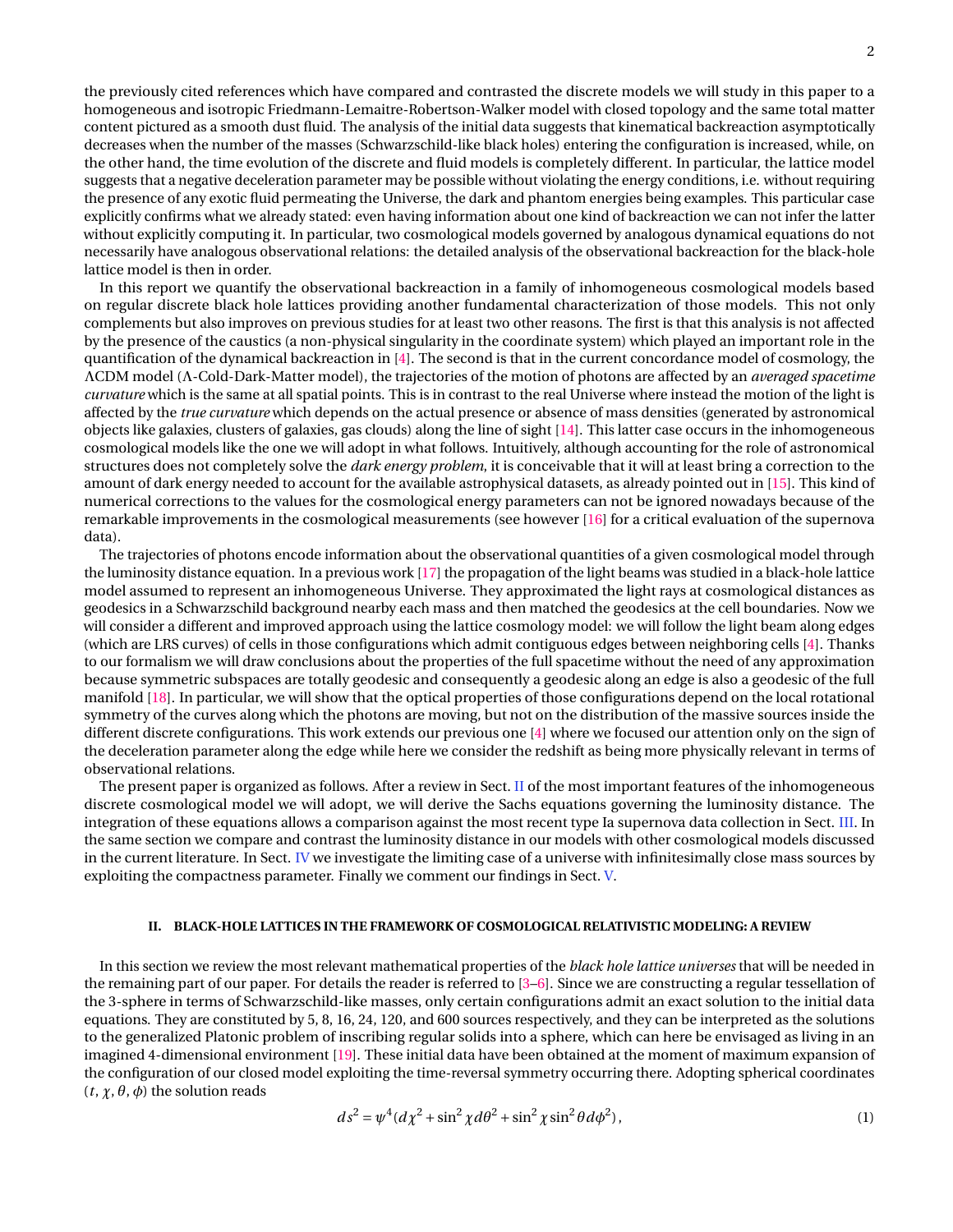where the conformal factor

$$
\psi = \psi(\chi, \theta, \phi) = \sum_{i=1}^{N} \frac{\sqrt{m_i}}{f_i(\chi, \theta, \phi)}
$$
(2)

depends on the values  $m_i$  of the *mass parameters*<sup>1</sup> of the *N* sources, here taken to be all equal to each other, setting  $m_i = m$  in what follows. The dependence of the conformal factor on the locations of the masses is specified by the functions  $f_i(\chi, \theta, \phi)$ . As an exemplification, in the 16-cell the sources are located at the centre of the cells whose positions in the coordinate system  $w = \cos \chi$ ,  $x = \sin \chi \cos \theta$ ,  $y = \sin \chi \sin \theta \cos \phi$ ,  $z = \sin \chi \sin \theta \sin \phi$  are given by all the permutations of ( $\pm 1, \pm 1, \pm 1$ ). In such a configuration the functions entering the conformal factor read as:

$$
f_i = \sqrt{2\left(1 \pm \frac{1}{2}\cos\chi \pm \frac{1}{2}\sin\chi\cos\theta \pm \frac{1}{2}\sin\chi\sin\theta\cos\phi \pm \frac{1}{2}\sin\chi\sin\theta\sin\phi\right)}, \qquad i = 1,...,16,
$$
\n(3)

where all the possible sign combinations must be considered. Moreover, the mass parameter *m* entering the conformal factor is related to the proper mass of the source  $m<sub>p</sub>$  which takes into account the energy of the gravitational field of all the other sources of the configuration according to the following conversion factors [\[3,](#page-11-2) [20\]](#page-12-10)

$$
\frac{m_{\rm p}}{m} = 0.20, \qquad \frac{m_{\rm p}}{m} = 0.11, \qquad \frac{m_{\rm p}}{m} = 0.045
$$
\n
$$
\frac{m_{\rm p}}{m} = 0.029, \qquad \frac{m_{\rm p}}{m} = 0.0052, \qquad \frac{m_{\rm p}}{m} = 0.0010
$$
\n(4)

for the configurations with 5, 8, 16, 24, 120, and 600 masses respectively. The dynamical equations governing the evolution of the LRS curves of our lattices (examples of which are the edges of the cells, the diagonals of the cells and the curves connecting two masses and passing through the centre of a cell face) can be fully written in terms of four quantities, the rate of expansion, one component of the shear tensor, one component of the electric Weyl tensor and one spatial derivative component of the magnetic Weyl tensor. We stress the fact that no matter field is present in our models, and that the cosmological constant is set to zero as well. Our black hole configurations can be divided into two subclasses: the ones admitting contiguous edges (like the ones with 16, 24 and 600 masses) and the ones with non-contiguous edges (the remaining ones with 5, 8 and 120 masses) between two adjacent cells. The meaning of *contiguous edge configuration* is that the edge of a cell is superposed to the edge of a neighboring cell when prolonged in such a way that they constitute a smooth continuous curve at the cell corner which plays the role of a matching point. Moreover, only in the contiguous-edge configurations the local rotational symmetry is a symmetry of the full lattice, while in the other previous mentioned cases it has only the range of a cell (see Table 3 in [\[5\]](#page-12-11)). Therefore, since the light beams emitted by the supernovae (on which the observational data considered in this paper are based) are required to have crossed a suitable fraction of the Universe to allow a cosmological interpretation of the model, we will restrict our attention to the configurations with contiguous edges.

We parametrize the edge curve with the *χ* coordinate and with the values of the coordinates *θ* and *φ* staying fixed. Neglecting the role of the magnetic Weyl tensor, the solution for the metric in a synchronous reference frame can be given in a parametric form as [\[4\]](#page-12-2):

<span id="page-2-0"></span>
$$
ds^{2} = -dt^{2} + S^{2}(t, \chi) d\chi^{2}, \qquad S(t, \chi) = a_{||} \psi^{2}
$$
\n(5)

$$
a_{\parallel} = \frac{a_{\parallel 0}}{2} (3 - \cosh^2 \eta - 3\eta \tanh \eta) \tag{6}
$$

$$
t - t_0 = \frac{1}{\sqrt{^{\circ}E_0}} \left( \eta + \frac{1}{2} \sinh(2\eta) \right), \tag{7}
$$

where  $a_{||0} = a_{||}(\eta = 0)$  is the value of the scale factor at the moment of maximum expansion,  $t_0$  is a constant of integration such that  $t = t_0$  on the time-symmetric initial hypersurface, and  $\degree E$  is the value of the nonzero independent component of the Weyl electric field with a subscript 0 signifying its value at the moment of maximum expansion. These equations have been derived under the assumption that the gravitomagnetic effects are negligibly small. We will quantify the uncertainty which affects our fitting procedure due to such effects in Sect. [III B.](#page-5-0) Finally we notice that a caustic appears in the synchronous frame when  $a_{\parallel} = 0$  (see Eq. [\(6\)](#page-2-0)), that is at  $\eta_{\text{caul}} = 0.73$ . We will show explicitly in Sect. [IV](#page-9-0) that the caustic does not affect our results because we can account even for the most distant supernovae before reaching it.

 $<sup>1</sup>$  Denoted "effective mass" in [\[3\]](#page-11-2).</sup>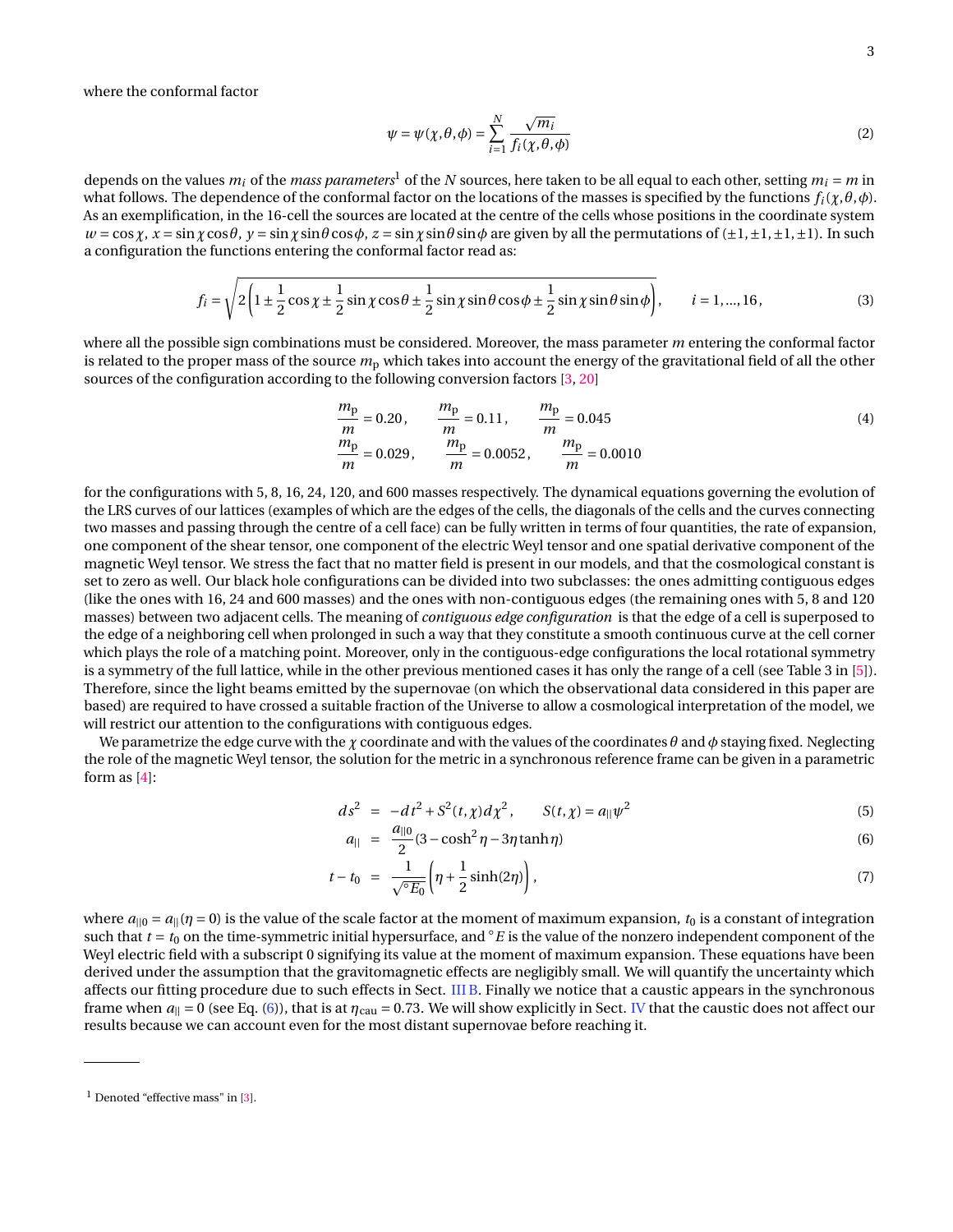# <span id="page-3-0"></span>**III. OPTICAL PROPERTIES OF THE DISCRETE UNIVERSES**

### **A. The Sachs equations in the discrete inhomogeneous model**

In this section we will introduce the Sachs equations governing the optical properties of a given cosmological model (see e.g. [\[14,](#page-12-3) [21,](#page-12-12) [22\]](#page-12-13)) using the ON (orthonormal) frame formalism [\[23\]](#page-12-14). We will focus on the case of light rays travelling along an edge of the cells. The edges constitute symmetry curves with the smallest curvature, being the most distant of such curves from the center of the cell which can be thought of as a center of gravity in these models.<sup>2</sup> We specify the first two vectors of the ON frame by assigning  $e_0 = u$  where *u* is the observer four-velocity and letting  $e_1 = n$  be a unit vector along the edge (which is parametrized by the coordinate  $\gamma$  at fixed  $\theta$  and  $\phi$ ). We then define the ray 4-vector by  $k = u + n$ . The remaining frame vectors,  $e_2$  and  $e_3$ , represent a spatial 2-space often referred to as the screen space [\[21\]](#page-12-12). The optical properties of a light beam can be specified by the expansion  $\hat{\theta}$  and the shear which is a symmetric tracefree tensor  $\sigma_{AB}$  (*A*, *B* = 2,3) in the screen space having the form [\[14,](#page-12-3) [21\]](#page-12-12)

$$
\boldsymbol{\sigma} = (\sigma_{AB}) = \begin{pmatrix} \sigma_1 & \sigma_2 \\ \sigma_2 & -\sigma_1 \end{pmatrix} . \tag{8}
$$

The Sachs equations for the cross section of a light beam are given by [\[14,](#page-12-3) [21,](#page-12-12) [22,](#page-12-13) [24\]](#page-12-15)

$$
\frac{d\hat{\theta}}{d\lambda} + \hat{\theta}^2 + 2\operatorname{tr}(\boldsymbol{\sigma}^2) = -\frac{1}{2}R_{ab}k^a k^b
$$
\n(9)

<span id="page-3-1"></span>
$$
\frac{d\sigma_{AB}}{d\lambda} + 2\hat{\theta}\sigma_{AB} = C_{c\{AB\}}d\,k^c\,k^d\,,\tag{10}
$$

where  $\lambda$  is the affine parameter along the null geodesics and  $R_{ab}$  is the Ricci tensor and  $C_{c{AB}d}$  is the Weyl tensor with two indices projected into a symmetric tracefree screen space index pair. For a general symmetric second rank tensor *Sab*, such a projection is given by [\[25\]](#page-12-16)

$$
S_{\{ab\}} = \left(f_{(a}{}^{c} f_{b)}{}^{d} - \frac{1}{2} f_{ab} f^{cd}\right) S_{cd} \tag{11}
$$

where  $f_{ab} = g_{ab} + u_a u_b - n_a n_b$  is the screen space metric in a 1+1+2 framework [\[25\]](#page-12-16).

When we restrict ourselves to the explicit case of the edge of a cell, the simplifications we should implement are:

- $R_{ab} = 0$ ; the edge being in vacuum
- Along the edge, the Weyl tensor has only the single nonzero component  ${}^{\circ}E = E_{ab} n^a n^b$  [\[6\]](#page-12-8)

where  $E_{ab}$  is the gravito-electric part of the Weyl tensor. In general,  $E_{ab}$  has the three linearly independent parts  $^\circ E, ^\dagger E^a$  and  ${}^{\ddagger}E_{ab}$  =  $E_{[ab]}$  in the notation of [\[6\]](#page-12-8). The form of the righthand side of Eq. [\(10\)](#page-3-1) for a given gravito-electric tensor is

$$
C_{c{AB}d}k^{c}k^{d} = 2E_{[AB]}.
$$
 (12)

Already at this point we can observe some differences between our model and the concordance model of cosmology in which the Ricci tensor is nonzero and depends on the energy density and pressure of the fluid permeating the Universe and in which the Weyl tensor plays no role, the Friedmann-Lemaitre-Robertson-Walker metric being conformally flat. Thanks to the above simplifications, the Sachs equations [\(10\)](#page-3-1) reduce to

$$
\frac{\mathrm{d}\sigma_{AB}}{\mathrm{d}\lambda} + 2\hat{\theta}\sigma_{AB} = 0. \tag{13}
$$

Imposing then the initial condition  $(\sigma_{AB})_{in} = 0$  we obtain  $\sigma_{AB} = 0$  for the evolution of the shear components, as expected from the LRS property of the edge. Thus, the only non-trivial Sachs equation we must integrate reduces to

$$
\frac{d\hat{\theta}}{d\lambda} + \hat{\theta}^2 = 0\tag{14}
$$

 $^2$  Note however that the cell centers do not represent physical points in the spacetime of a lattice model just as there is no physical center of gravity in a spacetime with a single Schwarzschild source.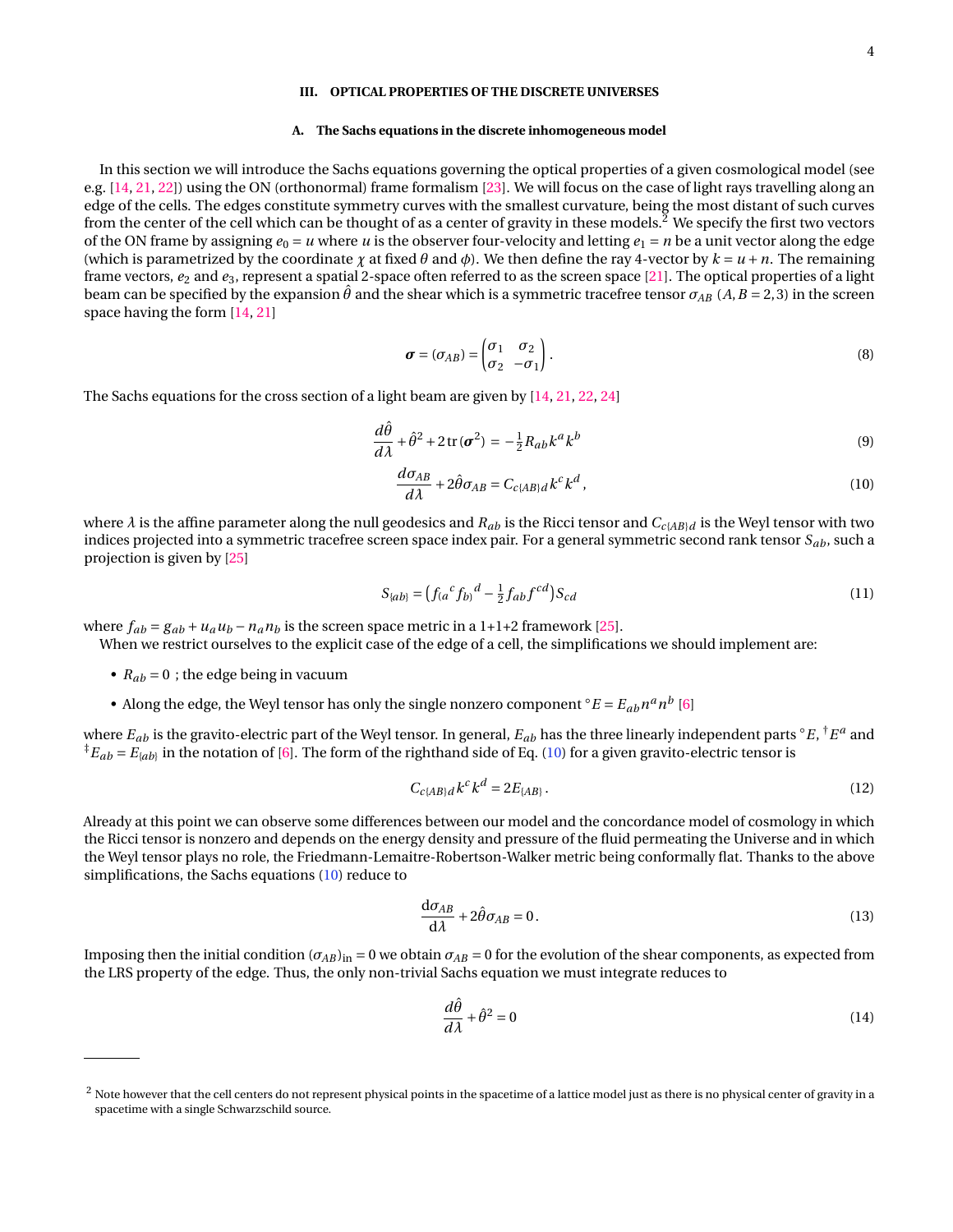with the initial condition  $\hat{\theta}_{\rm in}$  →  $\infty$ . The solution is then given by

$$
\hat{\theta} = \frac{c}{\lambda},\tag{15}
$$

where  $c$  is an integration constant. Introducing the proper beam area  $A$  through the relation

$$
\frac{dA}{d\lambda} = 2\hat{\theta}A,\tag{16}
$$

the only non trivial Sachs equation is reduced to

$$
\frac{d^2\sqrt{A}}{d\lambda^2} = 0,\t(17)
$$

which shows that the proper beam diameter  $d_A$  is a linear function of the affine parameter along the null geodesics:

<span id="page-4-2"></span>
$$
d_A = k_1 \lambda + k_2, \tag{18}
$$

where  $k_1$  and  $k_2$  are constants of integration. To obtain a meaningful observational relation we need now to relate the affine parameter *λ* (a measure of the distance, naively speaking) to the redshift *z* by integrating the null geodesic equations. To reach this goal we start by introducing the redshift [\[14,](#page-12-3) [21\]](#page-12-12):

$$
1 + z = -\frac{(u_i k^i)_S}{(u_i k^i)_O},\tag{19}
$$

where O denotes *observer* and S *source*, and where we can choose as initial condition ( $u_ik^i)_O$  = −1 without loss of generality; thus

<span id="page-4-0"></span>
$$
1 + z = \frac{dt}{d\lambda}.
$$
 (20)

The system of geodesic equations in the metric [\(5\)](#page-2-0) valid along an edge is given by

$$
\frac{d^2t}{d\lambda^2} + S\dot{S}\left(\frac{d\chi}{d\lambda}\right)^2 = 0\tag{21}
$$

$$
\frac{d^2\chi}{d\lambda^2} + 2\frac{\dot{S}}{S}\frac{dt}{d\lambda}\frac{d\chi}{d\lambda} + \frac{S'}{S}\left(\frac{d\chi}{d\lambda}\right)^2 = 0
$$
\n(22)

where a dot denotes a derivative with respect to the coordinate time *t*, and a prime with respect to the angular coordinate *χ*. For the case we are interested in we must also implement the null condition  $\bar{ds}^2 = 0$ . With a few algebraic manipulations it is possible to show that the two independent equations can be cast as

$$
\frac{d^2t}{d\lambda^2} + \frac{\dot{S}}{S} \left(\frac{dt}{d\lambda}\right)^2 = 0
$$
\n(23)

$$
\frac{dt}{d\lambda} = S\frac{d\chi}{d\lambda},\tag{24}
$$

where the explicit geodesic equation for  $\chi$  is redundant.

For comparing the Sachs equations to the astrophysical data we must relate the affine parameter *λ* to the redshift *z*. For the numerical treatment and the analysis of the observational relations, the geodesic equations should be handled as follows. We move to a first order system of ordinary differential equations implementing the definition of the redshift [\(20\)](#page-4-0):

<span id="page-4-1"></span>
$$
\begin{aligned}\n\frac{dt}{d\lambda} &= 1 + z\\ \n\frac{dz}{d\lambda} &= -\theta_{11}(t, \chi)(1+z)^2\\ \n\frac{d\chi}{d\lambda} &= P(t, \chi)(1+z),\n\end{aligned} \tag{25}
$$

where  $\theta_{11}(t,\chi) = (\ln a_{||})_{,t} = H_{||}$  has been introduced in [\[4,](#page-12-2) Eq. (4.12)], while  $P(t,\chi) = \frac{1}{S(t,\chi)}$  drives the redshift drift as seen by dividing side by side the second and the third equation. We can note that only the parallel component of the Hubble function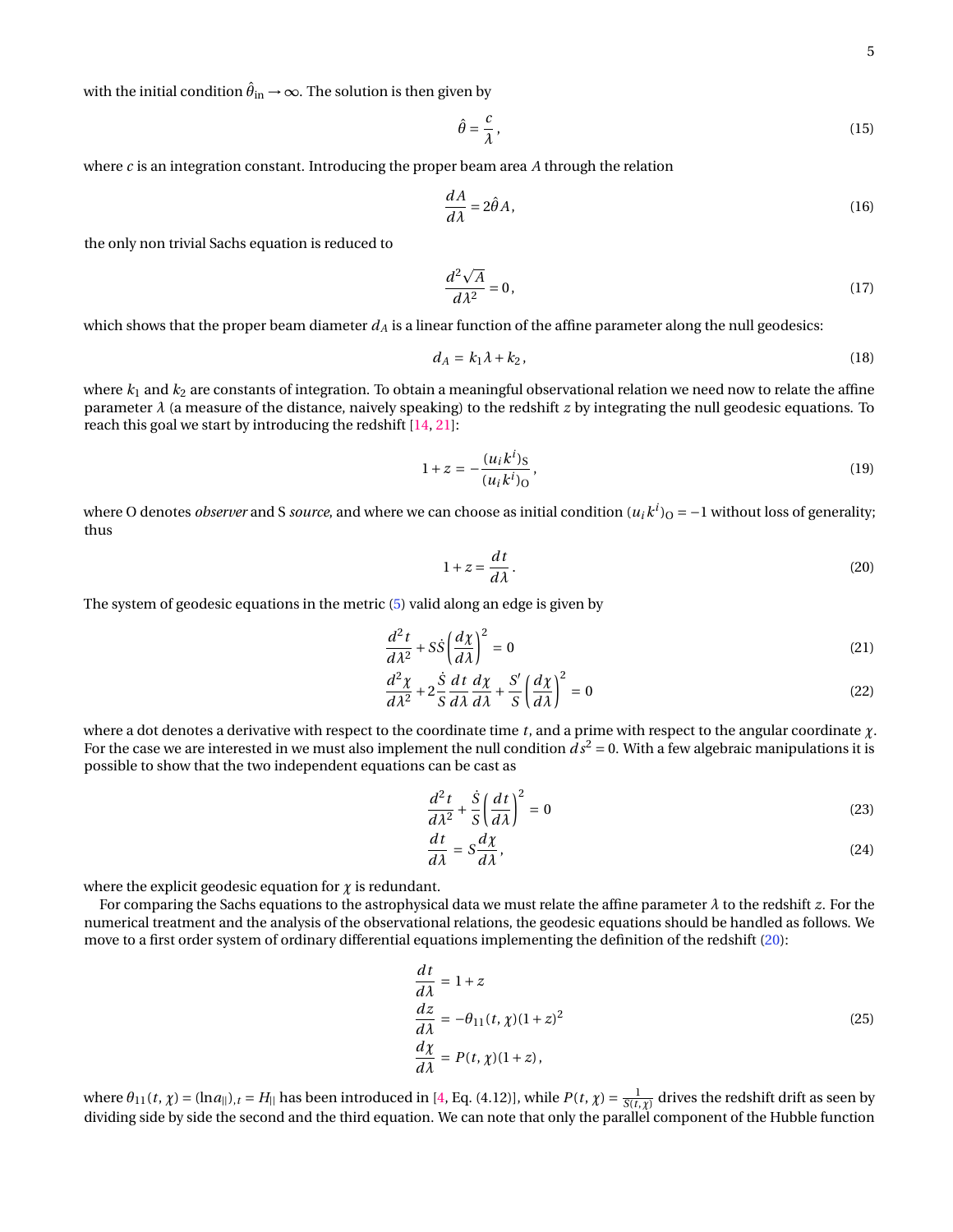to the edge enters the equation, as expected since only the projection along the line of sight should contribute to the redshift. By dividing side by side the second and first equation of the previous system, using the definition for *H*|| and [\(6\)](#page-2-0) we get

$$
a_{\parallel} = \frac{a_{\parallel 0}}{2} (3 - \cosh^2 \eta - 3\eta \tanh \eta) = \frac{1}{1 + z}.
$$
 (26)

This result is in agreement with the general literature studying how spatial anisotropies are related to the redshift. In fact, the redshift is a measure of the stretching that affects the photons' wavelength  $\lambda$  when crossing a distance *l* caused by the expansion of the universe. The magnitude of this effect depends on the kinematical variables via [\[26\]](#page-12-17) (see also [\[27,](#page-12-18) Eq. (141)]):

$$
\frac{d\bar{\lambda}}{\bar{\lambda}} = \left(\frac{\Theta}{3} + \sigma_{ab}e^a e^b\right) dl = \left(\frac{\Theta}{3} + \sigma_{11}\right) dl = H_{||} dl. \tag{27}
$$

In the second step of the previous equation we have used that  $e^a = e^1$  for accounting for the direction of propagation of the light beam, while in the last step we have implemented [\[4,](#page-12-2) Eq. (4.12)].

We also find an analytical parametric relation between the affine parameter *λ* and the redshift *z* in terms of the conformal time *η* by means of [\(6\)](#page-2-0) and [\(7\)](#page-2-0), and considering  $t = t(\lambda(\eta))$  in the first eq. of [\(25\)](#page-4-1). We get

<span id="page-5-1"></span>
$$
\lambda = \frac{a_{\parallel 0}}{\sqrt{E_0}} \left[ \frac{9}{8} \eta - \frac{3}{4} \eta \cosh(2\eta) + \frac{7}{8} \sinh(2\eta) - \frac{1}{32} \sinh(4\eta) \right].
$$
 (28)

Applying Etherington's theorem [\[28\]](#page-12-19) we move from the area distance [\(18\)](#page-4-2) to the luminosity distance:

<span id="page-5-2"></span>
$$
d_L = (1+z)^2 d_A,
$$
\n(29)

and finally to the distance modulus, which is defined as [\[14\]](#page-12-3)

<span id="page-5-3"></span>
$$
\mu_0 = 5\log_{10}\frac{d_L}{d_L^{\text{Milne}}},\tag{30}
$$

where the luminosity distance for the Milne Universe is given by

$$
d_L = z \left( 1 + \frac{z}{2} \right). \tag{31}
$$

Normalizing the affine parameter (since it is not a measurable quantity we can rescale and shift it) by fixing the constants *λ*<sub>1</sub> and *λ*<sub>2</sub> in such a way that  $λ_{z=0} = 0$  and  $(\frac{dλ}{dz})_{z=0} = 1$ , which in particular eliminates the dependence on the electric Weyl tensor. Inverting [\(20\)](#page-4-0) for *η* as a function of *z*, and plugging it into [\(28\)](#page-5-1), and then into the distance modulus [\(29\)](#page-5-2)-[\(30\)](#page-5-3), we get an expression that depends on the physical quantity *z* and on the only left free parameter  $a_{\parallel 0}$ . This latter quantity will be estimated by comparing our model with the observational data. We stress that we will get the same result for the fitting procedure for all the black holes configurations under investigation because it depends only on the LRS symmetry of the edges and not on the mass distribution. Therefore, the electric Weyl field contributes to the luminosity distance through *a*||, and the magnetic Weyl field indirectly by affecting the evolution of the former.

# <span id="page-5-0"></span>**B. Numerical analysis**

From now on a numerical treatment of our equations is required. For estimating the best fit value of the scale factor at the moment of maximum expansion we must test the theoretical expected value of the distance modulus

<span id="page-5-4"></span>
$$
\mu = \mu_0 + m_b \tag{32}
$$

against the latest *pantheon* datasets obtained from the study of the type Ia supernovae [\[29,](#page-12-20) [30\]](#page-12-21). Numerically  $m_b = 25 + X$ , where the value of X is the absolute peak luminosity of a type Ia supernova which appears to be about −1 for the dataset considered here. Since all the cosmologically meaningful curves  $\mu = \mu(z)$  must fulfill  $\mu(0) = 0$ , we can fix the value of  $m_b$  by requiring that the average value for  $\mu(z)$  in the low-redshift regime should be small. A quantitative and model-independent procedure due by Goliath et al. [\[31\]](#page-12-22) removes the dependence of the physical quantities characterizing the supernovae on the absolute magnitude of the supernovae sources since it is a factor of uncertainty. The procedure reads:

$$
m_b = \frac{\sum_{i=1}^{n} \frac{\Delta}{\sigma_i^2}}{\sum_{i=1}^{n} \frac{1}{\sigma_i^2}}, \qquad \Delta = \mu_{\text{measured}} - \mu_{\text{0expected}},
$$
\n(33)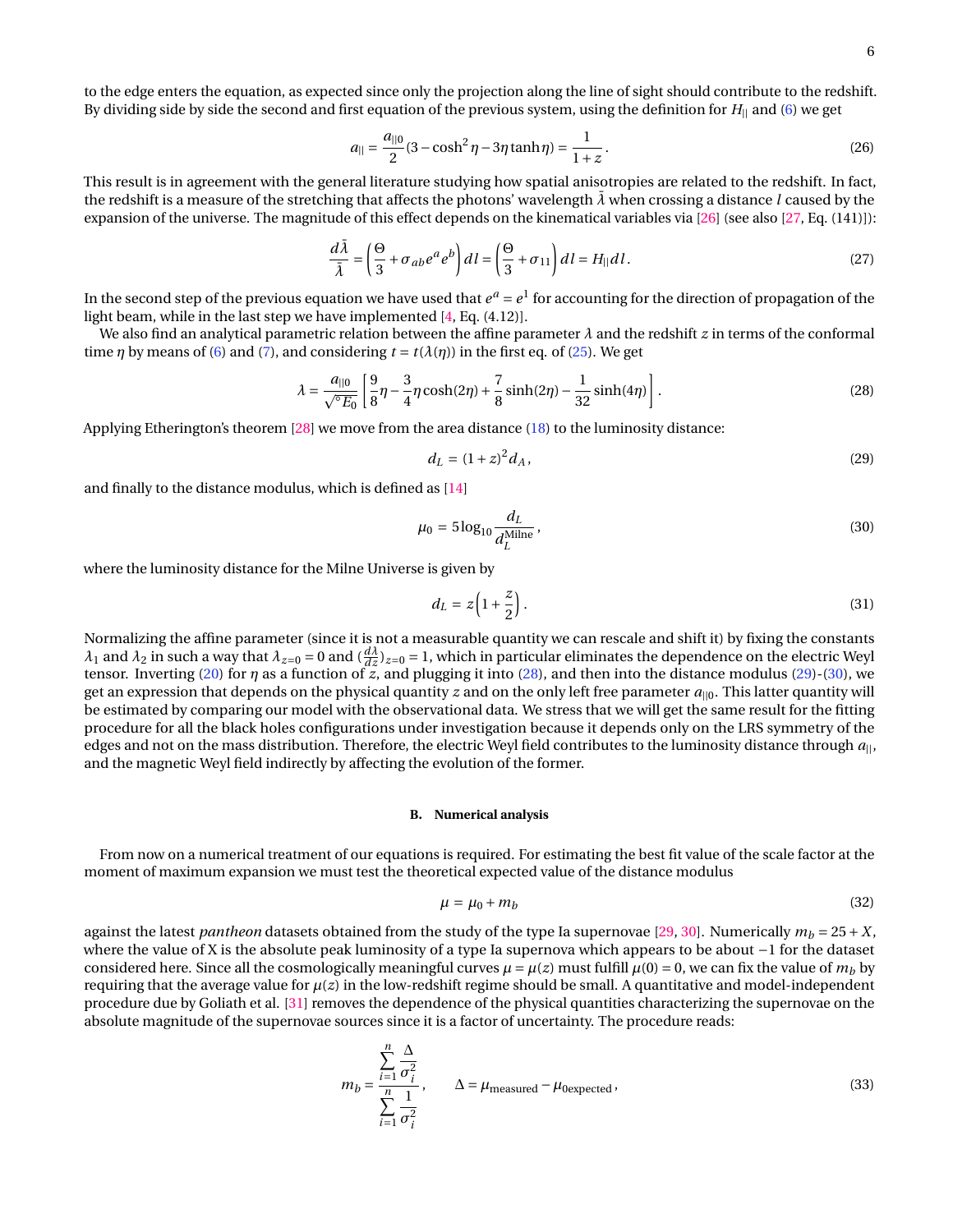| $a_{\parallel 0}$ | $\chi^2$ /d.o.f. |
|-------------------|------------------|
| 1.2               | 3.85013          |
| 1.3               | 2.08722          |
| 1.4               | 1.58911          |
| 1.5               | 1.44208          |
| 1.6               | 1.41232          |
| 1.7               | 1.42453          |
| 1.8               | 1.45116          |
| 1.9               | 1.48138          |

<span id="page-6-0"></span>TABLE I: This table is a summary of the results of the optimization procedure for the  $\chi^2$  with respect to the value of the scale factor at the moment of maximum expansion  $a_{\parallel 0}$ . The abbreviation "d.o.f" represents the number of degrees of freedom, i.e. the number 1048 of the available data points.

where  $\sigma_i$  is the uncertainty in the measured quantities. For the best fit value (see next paragraph) of  $a_{||0} = 1.6$  we obtain  $m_b = 24$  in agreement with our previous statement. For estimating the best fit value for the free parameter  $a_{||0}$  in our model we minimize the quantity

$$
\chi^2 = \sum_{i=1}^n \frac{(\mu_{\text{measured}} - \mu_{\text{expected}})^2}{\sigma_i^2}.
$$
\n(34)

The results of this procedure are displayed in Table [I](#page-6-0) where "d.o.f." stands for the number of degrees of freedom, i.e. the number of available data points, which is 1048 for the *pantheon* dataset. Since the minimum value of  $\chi^2$  is O(0) with the number of the degrees of freedom given by the number of measured data points, our model turns out to be a realistic picture of the real Universe as far as the type Ia supernova data are considered. See also Fig. [1](#page-7-0) where a graphical summary of the comparison between our model and the data points is given; in the figure, *µ* has been computed from eqs. [\(30\)](#page-5-3) and [\(32\)](#page-5-4) with the choices, for graphical convenience, of  $a_{||0} = 1.1$ ,  $a_{||0} = 1.3$ ,  $a_{||0} = 1.6$  (best fitting case),  $a_{||0} = 2.3$ , and  $a_{||0} = 3.0$ ; the latter two cases result are almost superposed on each other. For the sake of clarity in this figure we have decided just to exhibit the binned data points taken from [\[32\]](#page-12-23) which have been obtained using the so-called BEAMS with Bias Corrections Core-Collapse (BBC in short) method [\[33\]](#page-12-24). We also note that the *present time* value of the scale factor is the same for all configurations as we refer to it as a function of *η* from [\(20\)](#page-4-0) which will correspond to  $z = 0$ . In particular we can compute  $η_0 = 0.44 < η_{\text{cal}} = 0.73$  (see Sect. [II\)](#page-1-0) which confirms that our present analysis, contrary to the one in [\[4\]](#page-12-2), is not affected by the occurrence of a caustic in the evolution of the spacetime. However the estimated physical time would be different for each configuration and different for each point along the edge due to the effects of the electric Weyl tensor in [\(7\)](#page-2-0) and it can be determined only up to the constant  $t_0$  due to the gauge invariance of general relativity.

In order to estimate the magnitude of the uncertainty which affects the outcome of our fitting procedure from neglecting possible gravitomagnetic effects (their role is indeed important in cosmology because they encode information about the gravitational interactions between astrophysical structures in motion with respect to each other) we apply the following procedure:

- We estimate the time interval we need to cover for taking into account all our datapoints by implementing the information that  $\eta_0 = 0.44$  and the initial value of the gravitoelectric field, that we can obtain by looking at [\[6,](#page-12-8) Fig. (3)], into eq. [\(7\)](#page-2-0). For getting a quantitative result we set  $t_0 = 0$ , and we assume that the light beam is originated from the middle point of the edge.
- We quantify the uncertainty on the estimate of the scale factor by plugging the previous information and the magnitude of the gravitomagnetic field, which can be obtained by looking at [\[6,](#page-12-8) Fig. (5)-Fig. (7)], into [\[6,](#page-12-8) Eq. (74)].
- We summarize the results of this procedure for the 16 and 24 cell models (these configurations come with contiguous edges which is an assumption required by the analysis performed in this manuscript) in Table [II.](#page-7-1)

The outcome of this analysis suggests that our fitting procedure can be trusted mainly for lattice models with a small number of sources.

Our model can be further compared with other cosmological models currently adopted by the community comparing and contrasting the luminosity distances they are characterized by. The luminosity distance for our model has been derived in the previous paragraph, while for the other relevant cases the literature provides (consider eq. [\[34,](#page-12-25) Eq. (15.3.24)]) :

• Einstein-De Sitter model [\[35\]](#page-12-26) (see also [\[36,](#page-12-27) Eq. (17)]):

<span id="page-6-1"></span>
$$
H_0 d_L(z) = 2(1 + z - \sqrt{1 + z})
$$
\n(35)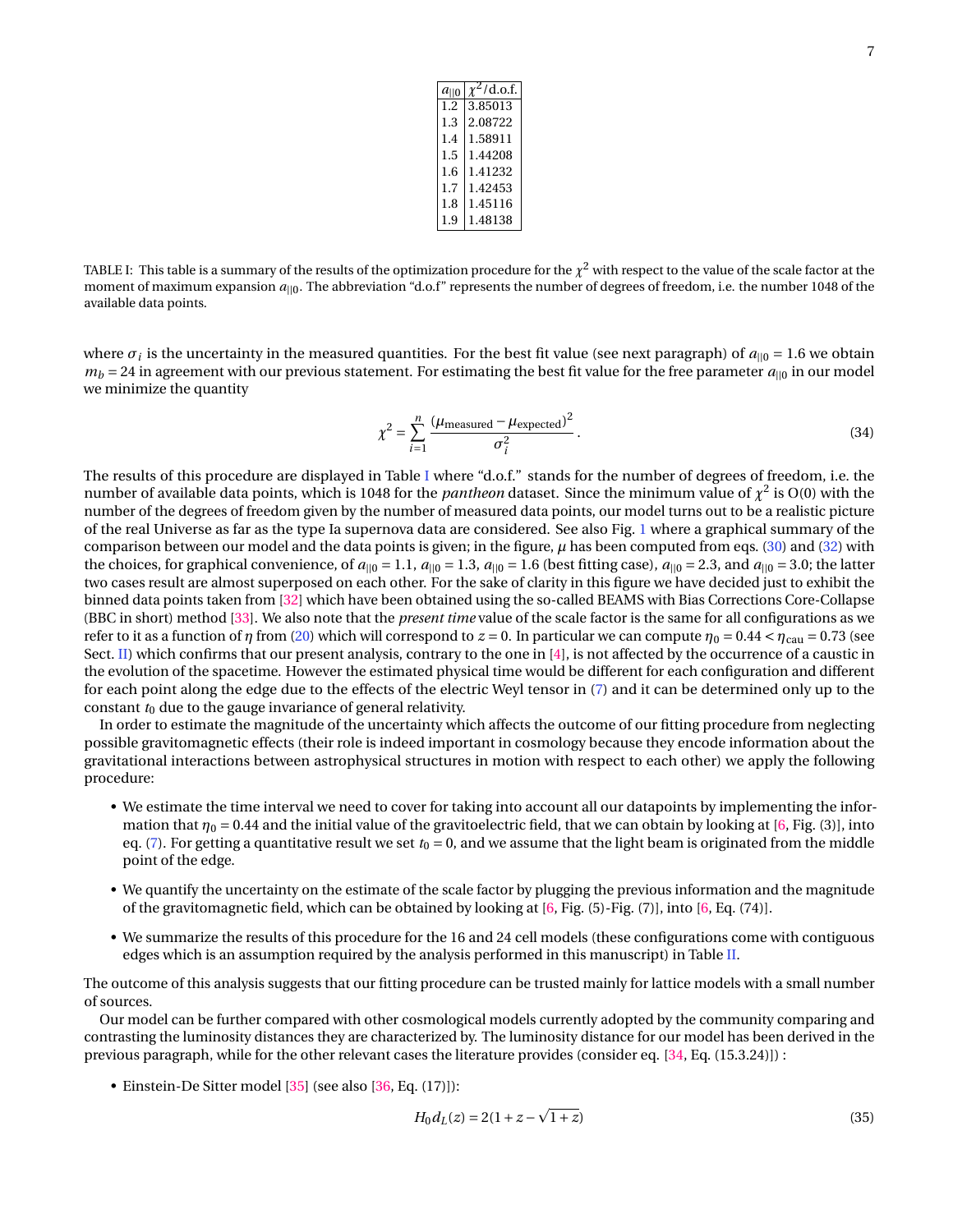

<span id="page-7-0"></span>FIG. 1: This figure is a comparison between our model, for some values of  $a_{||0}$ , and the data points of the distance modulus  $\mu$  vs. redshift taken from [\[29,](#page-12-20) [30\]](#page-12-21). The  $\mu$  values are computed from eqs [\(30\)](#page-5-3) and [\(32\)](#page-5-4) given here for some values, from bottom to top,  $a_{||0} = 1.1$  (yellow),  $a_{||0} = 1.3$  (red),  $a_{||0} = 1.6$  (black, best fitting case),  $a_{||0} = 2.3$  (green), and  $a_{||0} = 3.0$  (purple); the latter two cases are almost superposed to each other. For the sake of clarity in this figure we have decided just to exhibit the binned data points [\[32\]](#page-12-23) obtained applying the BBC method [\[33\]](#page-12-24).

| Lattice type $\vert C E_0 \vert$                                 |  | $\circ$ curl H <sup><math>\prime\prime\prime</math></sup> | $\cos \left  \frac{\partial u}{\partial u} \right  \right  \frac{\Delta a_{  }}{a_{  }}$ |  |
|------------------------------------------------------------------|--|-----------------------------------------------------------|------------------------------------------------------------------------------------------|--|
| 16 masses   0.0170   7.2020   $-0.00017$                         |  |                                                           | $0.0012$ 0.03                                                                            |  |
| $\vert$ 24 masses $\vert$ 0.0075 $\vert$ 10.8430 $\vert$ 0.00015 |  |                                                           | $-0.0001$ 0.34                                                                           |  |

<span id="page-7-1"></span>TABLE II: This table reports on the level of uncertainty affecting our fitting procedure about the scale factor which has been estimated by implementing the magnitude of the gravitomagnetic effects into [\[6,](#page-12-8) Eq. (74)]. In this analysis we are assuming that the light beam is originating from the middle point of the edge. We can appreciate the growth of the uncertainty level with the number of sources populating the lattice model in agreement with the discussion of [\[6\]](#page-12-8).

• Friedmann-Lemaitre-Robertson-Walker model [\[14,](#page-12-3) [21\]](#page-12-12) (see also [\[37,](#page-12-28) p.79]):

<span id="page-7-3"></span>
$$
H_0 d_L(z) = \frac{1+z}{\sqrt{|\Omega_{k0}|}} \sin \left[ \int_0^z \frac{\sqrt{|\Omega_{k0}|} ds}{\sqrt{\Omega_{m0}(1+s)^3 + \Omega_{k0}(1+s)^2 + \Omega_{\Lambda}}} \right],
$$
(36)

which corresponds to the standard model of cosmology ΛCDM if we pick  $Ω<sub>Λ</sub> = 0.69, Ω<sub>k0</sub> = -0.01$  (which implies the choice of the sine function which corresponds to a closed universe), and  $\Omega_{m0} = 0.30$ . We note that this choice for the numerical values of the parameters delivers *χ* 2 /d.o.f. ∼ 3, which is higher than our best estimate for the discrete universe (however this set of cosmological parameters have been estimated also in light of the cosmic microwave background radiation, and of the baryon acoustic oscillations, and not only of the supernovae data).

• Empty-Beam Approximation (EBA) for an Einstein-de Sitter universe due to Zel'dovich [\[38\]](#page-12-29) and Dyer-Roeder [\[39,](#page-12-30) [40\]](#page-13-0):

<span id="page-7-2"></span>
$$
H_0 d_L(z) = \frac{2(1+z)^2}{5} \left(1 - \frac{1}{(1+z)^{5/2}}\right).
$$
\n(37)

This EBA constitutes the closest approximation both to the luminosity distance that is obtained in a black hole lattice when numerical methods are employed [\[10\]](#page-12-31), and to the tidal effects on a light beam propagation due to gravitational lensing when a stochastic Langevin approach is followed [\[41\]](#page-13-1). Furthermore, it is consistent with supernovae data as well [\[42\]](#page-13-2). Eq. [\(37\)](#page-7-2) is just a particular case of [\[39\]](#page-12-30):

<span id="page-7-4"></span>
$$
H_0 d_L(z) = (1+z)^2 \int_0^z \frac{ds}{(1+s)^3 \sqrt{1+2q_0 s}}
$$
\n(38)

when the deceleration parameter is set to be  $q_0 = \frac{1}{2}$ . We recall that for a dust Friedman-Lemaitre-Robertson-Walker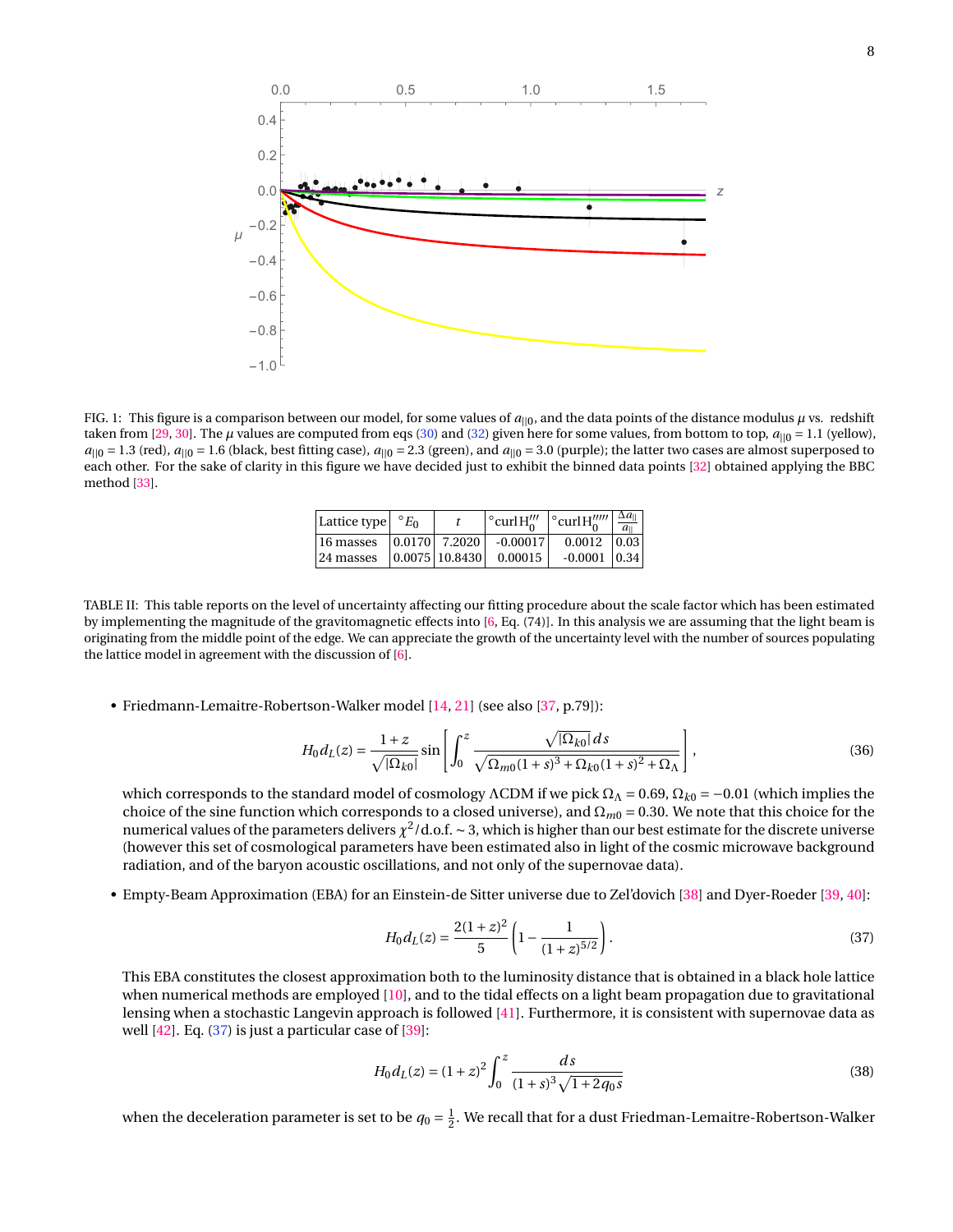

<span id="page-8-1"></span>FIG. 2: The figure is a comparison between the luminosity distances in the models, from bottom to top, the Einstein-De Sitter model (yellow, eq. [\(35\)](#page-6-1)), the particular case of the EBA given in eq. [\(37\)](#page-7-2) (green), the ΛCDM model (red, eq. [\(36\)](#page-7-3)), our model with the best fit choice  $a_{||0} = 1.6$  (black) and the Milne model (dashed, eq. [\(39\)](#page-8-0)). The distance unit is the inverse cosmological constant *H*<sub>0</sub><sup>-1</sup>. The aforementioned EBA model is also considered the best approximation for describing the light propagation in a black hole lattice when numerical relativity methods are employed [\[10\]](#page-12-31).

universe the deceleration parameter is related to the curvature and matter parameters  $\Omega_k$  and  $\Omega_m$  via  $q = \Omega_k + \frac{3}{2}\Omega_m - 1$ [\[27\]](#page-12-18). Thus, explicitly this condition is equivalent to  $\Omega_{k0} = \frac{3}{2}(1 - \Omega_{m0})$ .

• Milne model [\[43\]](#page-13-3):

<span id="page-8-0"></span>
$$
H_0 d_L(z) = z \left( 1 + \frac{z}{2} \right). \tag{39}
$$

In Fig. [2,](#page-8-1) the luminosity distance, obtained in our model for the best fit choice  $a_{||0} = 1.6$ , is compared with the Einstein-de Sitter model, the ΛCDM model, the specific EBA model given in eq. [\(37\)](#page-7-2), and the Milne model. For a clearer comparison with the literature we display in Fig. [3](#page-9-1) only the curves corresponding to our black hole lattice model, and two EBA cases corresponding to eq. [\(38\)](#page-7-4) with  $q_0 = 0.05$  and  $q_0 = 0.03$ , respectively, which result almost superposed. This implies that the closest approximation to our analytical treatment is provided by the EBAs, i.e. our analysis is in agreement with the numerical treatment presented in [\[10\]](#page-12-31) and with the stochastic description of a tidal gravitational lens effect on the trajectory of a light beam [\[41\]](#page-13-1). In Fig. [4](#page-9-2) we display a comparison between the above mentioned models and the binned data.

One interpretation of the results shown in Figs. [1](#page-7-0) and [2](#page-8-1) is that our vacuum discrete cosmological model to some extent mimics Friedmann-Lemaitre-Robertson-Walker models with dark energy. This conclusion depends on the optical properties of the models when tested against the supernova data and we did already obtain a similar result in [\[4\]](#page-12-2) when we computed the deceleration parameter. A key point of these results is that they hold for a vacuum spacetime without violating any energy condition and it can be interpreted as a direct consequence of using models which are both inhomogeneous and anisotropic while still possessing an approximate global isotropy. This calls for a more careful interpretation of the Hubble diagram because it suggests that dark energy may in truth be only an *interpretative aspect* of the current model of cosmology, and its indirect evidence from the supernova data may not constitute a solid physical result as some authors have been pointing out recently [\[16,](#page-12-5) [44,](#page-13-4) [45\]](#page-13-5). In fact, even before those observations it was argued that inhomogeneities along the line of sight would affect the motion of the light rays coming from an astrophysical source [\[46\]](#page-13-6). Post-Newtonian simulations applied to the cosmological modeling have shown as well that the amount of dark energy inferred from the Hubble diagram may disagree with the one suggested by the Friedmann-Lemaitre-Robertson-Walker model due to approximations of the light beams trajectories [\[47\]](#page-13-7). As a further result, the figures also show that observational backreaction is present in our model since its optical properties are clearly not those of a dust dominated Friedmann-Lemaitre-Robertson-Walker Universe, and we recall that dynamical backreaction is as well an important feature of black hole lattices [\[4\]](#page-12-2), while kinematical backreaction is negligible [\[3\]](#page-11-2).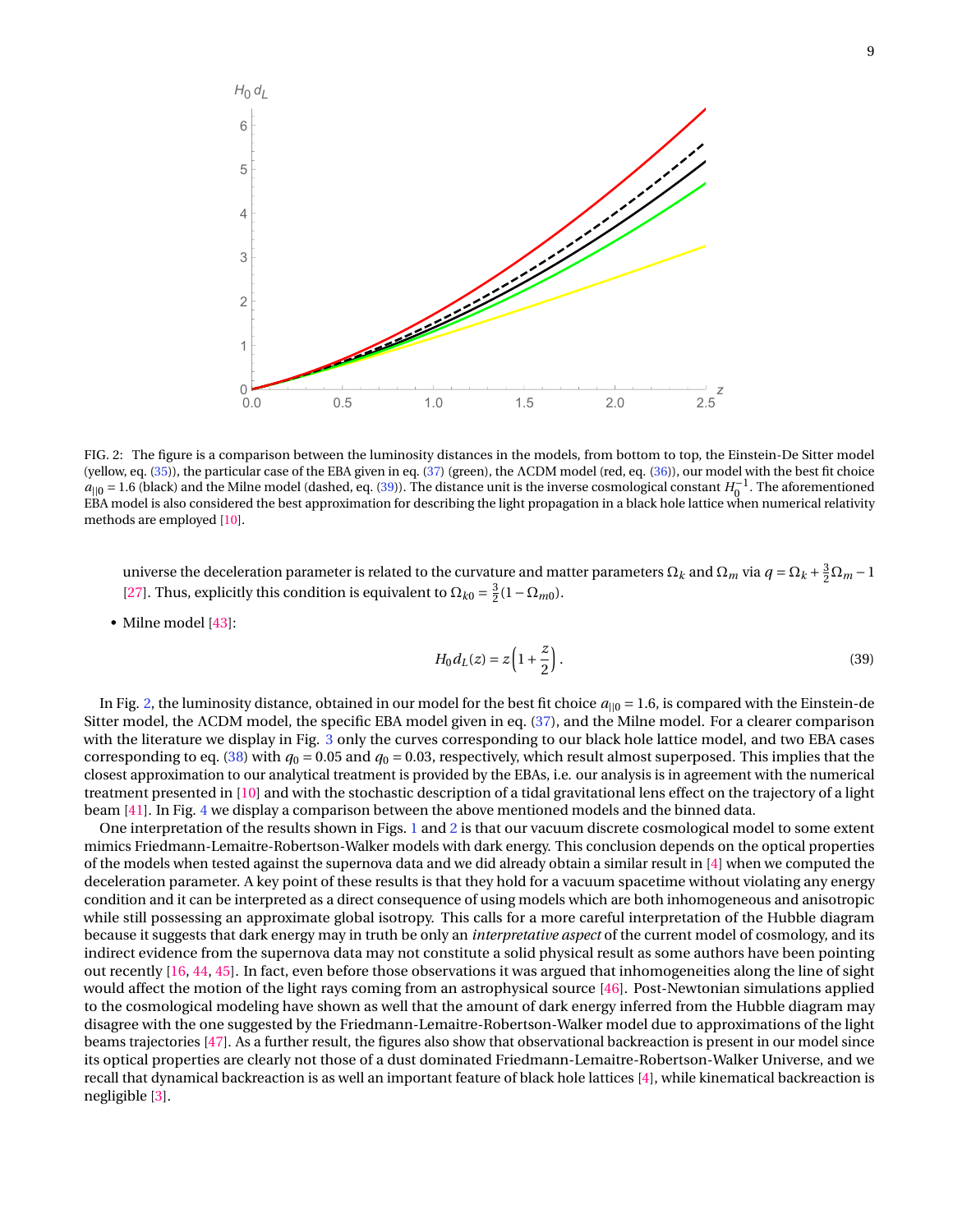

<span id="page-9-1"></span>FIG. 3: The luminosity distance corresponding to our best fit black hole lattice model (black) is shown with the neighboring distances for EBA cases from eq. [\(38\)](#page-7-4) with the choices  $q_0 = 0.05$  (green) and  $q_0 = 0.03$  (red). The close similarity is noteworthy.



<span id="page-9-2"></span>FIG. 4: In this figure we compare our best fit lattice model (black curve) with the binned data. Curves for some other models are also shown for comparison. From bottom to top, the green, yellow and red curves correspond respectively to the cases of Einstein-de Sitter, EBA as given in eq. [\(37\)](#page-7-2), and ΛCDM.

# <span id="page-9-0"></span>**IV. THE LIMITING CASE OF INFINITESIMALLY CLOSE SOURCES**

The numerical analysis and the fitting procedure discussed in the previous section do not rely on the particular mass distribution considered, but only on the symmetry properties of the submanifold on which the light rays are assumed to travel. For a better understanding of how the inhomogeneities affect the optical properties of our model we introduce the dimensionless *compactness parameter*

$$
C = \frac{m_{\rm p}}{l} \propto \rho l^2,\tag{40}
$$

where *m*<sup>p</sup> is the proper mass of each source, *l* is the length of a reference curve, being the edge in our case and *ρ* is the mass density. We remark that in the second step of the previous equation we have only proportionality and not equality due to different geometrical factors relating the mass to the density for the different configurations considered in this paper. In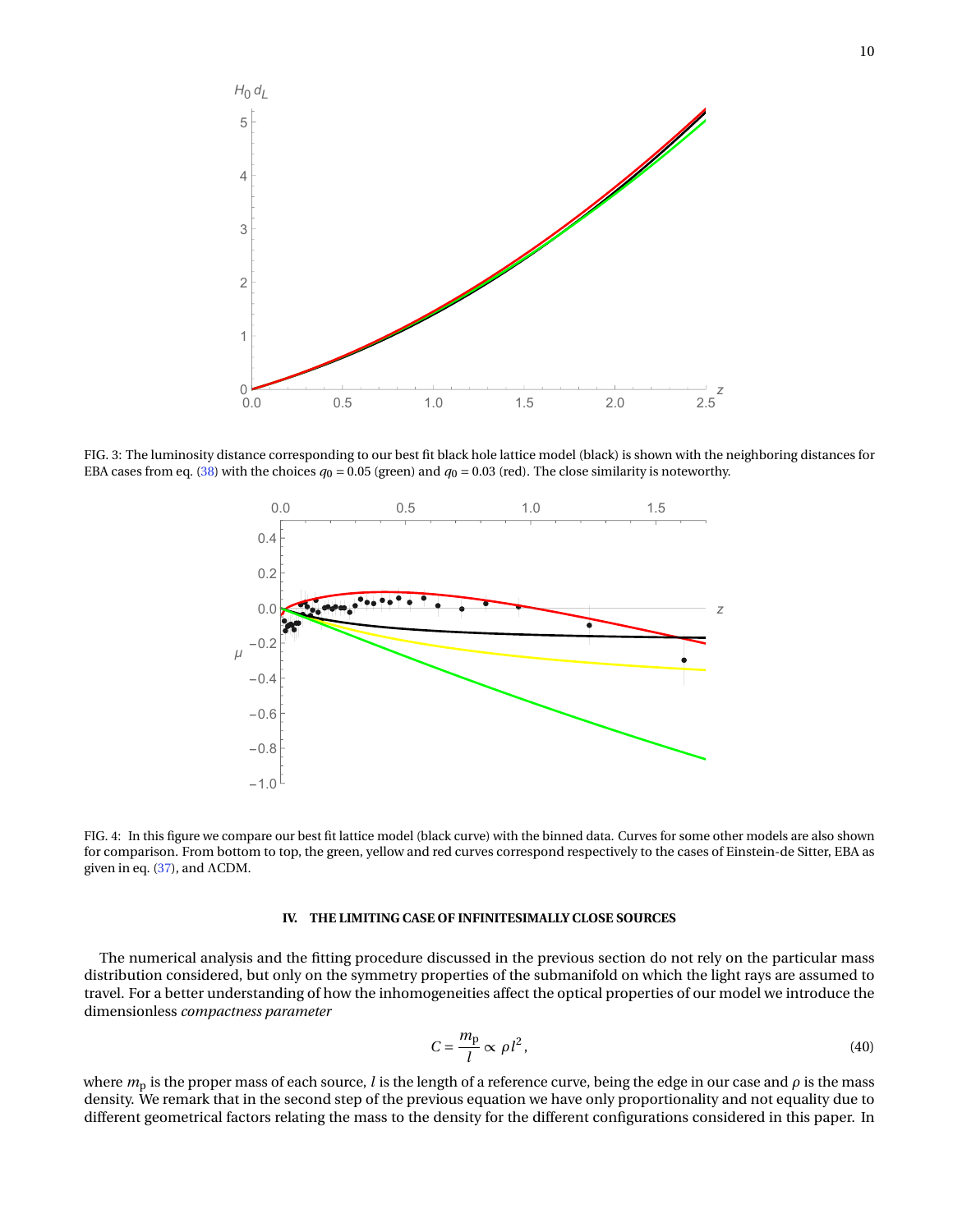

<span id="page-10-0"></span>FIG. 5: The luminosity distance corresponding to the black hole lattice model is shown assuming  $a_{||0} = 0.35$  (yellow curve),  $a_{||0} = 0.30$  (red curve),  $a_{||0} = 0.25$  (black curve), and  $a_{||0} = 0.20$  (green curve). Thus, the discrete universes exhibit observational backreaction because decreasing the value of *a*||0 (which corresponds to taking the continuum limit for their matter content) their optical properties depart from those of a closed dust Friedmann-Lemaitre-Robertson-Walker universe (dashed curve).

general such a length is a function of the cosmic time *t* as displayed in [\[4,](#page-12-2) Figure 10], but here we consider it at its present value, i.e. at redshift  $z = 0$ . Thus, for an edge aligned with the  $\chi$  direction we can obtain

$$
l = \int_{\chi_1}^{\chi_2} \sqrt{g_{\chi\chi}} d\chi = a_{||0} \int_{\chi_1}^{\chi_2} \psi^2(\chi) d\chi,
$$
\n(41)

where *χ*<sup>1</sup> and *χ*<sup>2</sup> are the coordinates of the cell corners which constitute the edge endpoints, and *a*||<sup>0</sup> is the present value of the scale factor which is the same for all our configurations. Numerically we get:

$$
C_{16} = 1.74 \cdot 10^{-4}, \qquad C_{24} = 7.13 \cdot 10^{-5}, \qquad C_{600} = 3.56 \cdot 10^{-8}.
$$
 (42)

We can note that once the reference length is assumed to be evaluated at a specific moment, it does not matter at which time we estimate the ratio between the compactness parameters. Observing that the compactness parameter is proportional to the square of the scale factor, and from the relation above which confirms that the coarse-grained Friedmann-Lemaitre-Robertson-Walker limit corresponds to taking *l* → 0 (since the value of the compactness parameter is decreasing when the number of mass sources is increasing) we understand that the continuum limit [\[48\]](#page-13-8) corresponds to taking  $a_{\parallel 0} \rightarrow 0$  in the luminosity distance.

Thus, for establishing whether observational backreaction arises, we must investigate if the luminosity distance [\(29\)](#page-5-2) for the lattice models approaches the one of a closed dust Friedmann-Lemaitre-Robertson-Walker universe in the limit  $a_{||0} \rightarrow 0$ . The latter is given by the formula

$$
H_0 d_L(z) = \frac{1+z}{\sqrt{|-1/6|}} \sin \left[ \int_0^z \frac{\sqrt{|-1/6|} \, ds}{\sqrt{7/6(1+s)^3 - 1/6(1+s)^2}} \right],\tag{43}
$$

because in units of  $H_0 = 1$  the curvature parameter of a closed Friedmann-Lemaitre-Robertson-Walker universe reads  $\Omega_{k0} = -\frac{k}{6H_0^2}$  $=-\frac{1}{6}$ , and the corresponding matter abundance parameter follows from the Gauss constraint  $\Omega_{m0}$  +  $\Omega_{k0}$  = 1. According to our numerical analysis reported in Fig. [5](#page-10-0) observational backreaction *does* arise in our model because the optical properties of the discrete universes do not approach the one of a closed dust Friedmann-Lemaitre-Robertson-Walker cosmology as  $a_{\parallel 0} \rightarrow 0$ , and actually they depart from it. We stress that observational backreaction is defined with respect to the maximally-symmetric counterpart, and should not depend on specific data used as a proxy, and therefore it is irrelevant whether the closed dust Friedmann-Lemaitre-Robertson-Walker universe can account for the supernovae datasets or not.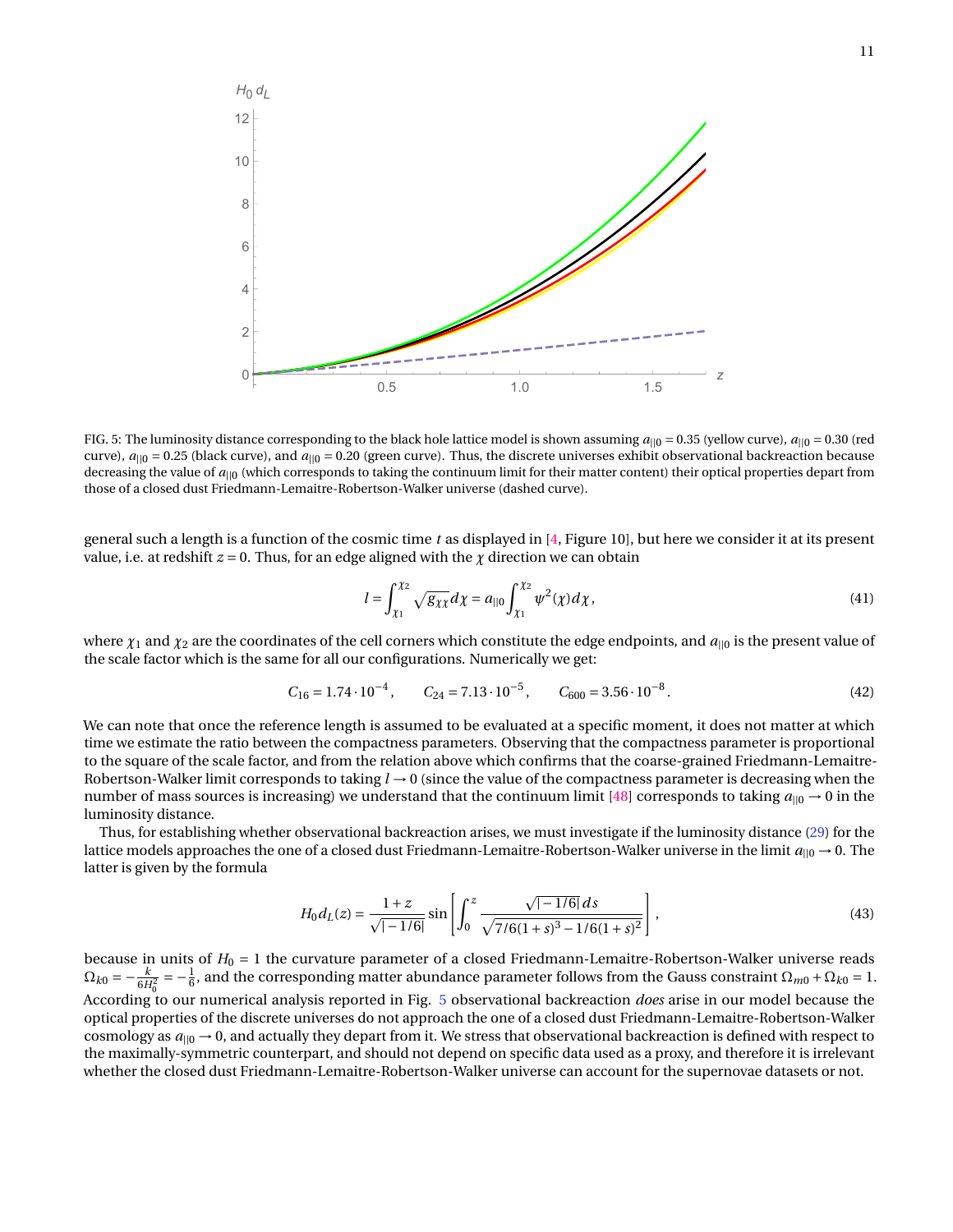# <span id="page-11-3"></span>**V. CONCLUSION**

The most widely adopted technique for addressing the formation of cosmological structures is perturbation theory applied to a homogeneous and isotropic Friedmann-Lemaitre-Robertson-Walker spacetimne [\[49\]](#page-13-9). However, this framework comes with a variety of problems ranging from the absence of a mechanism for the formation of primordial black holes, up to the absence of a clear physical mechanism for exiting the early inflationary epochs of the universe [\[50\]](#page-13-10). In the light that the Copernican principle at the core of the current cosmological modelling is nothing else than a philosophical requirement [\[51\]](#page-13-11), it has been argued that inhomogenous solutions of the Einstein equations may address these open problems [\[52\]](#page-13-12). On the other hand, the cosmological principle is also challenged on large scales by the observations dealing with the number counts which exhibit anisotropies on larger length scales than those of the cosmic microwave background [\[53\]](#page-13-13). Furthermore, also the study of the energy jets emitted by quasars suggests the presence of anisotropies on cosmological scales which cannot be accounted for within the standard model of cosmology [\[54–](#page-13-14)[56\]](#page-13-15). Thus, a modification of the current cosmological paradigm seems to be in order. Of course the newly proposed general relativistic metrics must fulfill also all the other observational requirements, the luminosity distance of the supernova being one example. In this paper we have checked that black hole lattices models can constitute a realistic picture of the universe with respect to this latter requirement exploiting the discrete symmetries they admit. In particular, we have identified some totally geodesics submanifolds which has allowed us to trace the light rays analytically. Interestingly, one improvement is that these models do not require the existence of mysterious and undetected fluids as the ΛCDM model does, as far as the supernova data interpretation is considered. These models differ from the current cosmological framework for a number of reasons, as they are in vacuum with a vanishing Ricci tensor, but they are affected by a nonzero spacetime shear and Weyl tensors, which make the reconstruction of their optical properties a non-trivial problem that we have addressed in this paper. This work opens then the path for a full comparison of our discrete cosmological model to all the relevant astrophysical datasets because their independence implies that they are not all simultaneously fulfilled automatically, as for example pointed out for the inhomogeneous Lemaître-Tolman-Bondi model [\[57\]](#page-13-16). From the mathematical perspective, one would like to understand whether general relations among kinematical, dynamical and observational backreactions holding for any inhomogeneous solution exist because so far they must be quantified explicitly case by case.

Furthermore, it is important to quantify and clarify the role of the electric and magnetic parts of the Weyl curvature tensor on the global evolution of these discrete universes. In our previous analysis we have shown that a nonzero second time derivative of the scale factor (this behavior would be referred to as *accelerating* universe in the language of the standard cosmological model) parallel to a LRS curve is possible thanks to the electric Weyl tensor even in a spacetime without any kind of matter [\[5,](#page-12-11) [6\]](#page-12-8). The time evolution and the magnitude of the term triggering this acceleration then depends also on the magnetic Weyl tensor [\[6\]](#page-12-8). In the current analysis we have obtained a similar result showing that the electric part of the Weyl tensor affects directly the evolution of the redshift through the scale factor, while the magnetic tensor plays again only an indirect role affecting the physical quantities only entering the time evolution of the electric Weyl tensor.

Thus, in this work we have shown that certain distributions of the spatial inhomogeneities within the universe which come with a nonzero Weyl curvature can nevertheless account for the supernovae dataset. In the context of inhomogeneous cosmology, to reconstruct an appropriate distribution of such spatial inhomogeneities, which would be favored by astrophysical data, may be regarded as an analogous task comparable to the reconstruction of the most realistic equation of state for the cosmic fluid in the framework of the Friedman-Lemaitre-Robertson-Walker model. In this manner, following the line of thinking proposed in [\[58\]](#page-13-17), we have argued that relaxing the assumptions at the core of the Copernican principle it is possible to account for the supernovae dataset without the need of invoking any exotic fluid permeating our Universe, showing also that the distance modulus computed for some cosmological models with discretized matter content is not sensitive on how the masses are distributed within the configuration but only on the local rotational symmetry we have assumed.

# **Acknowledgments**

DG acknowledges support from China Postdoctoral Science Foundation (grant No.2019M661944).

<span id="page-11-0"></span><sup>[1]</sup> Chris Clarkson, George Ellis, Julien Larena and Obinna Umeh, "Does the growth of structure affect our dynamical models of the universe? The averaging, backreaction, and fitting problems in cosmology", [Rept. Prog. Phys.](http://iopscience.iop.org/article/10.1088/0034-4885/74/11/112901/meta) **74** (2011) 112901, [arXiv:1109.2314](https://arxiv.org/abs/1109.2314) [\[astro-ph.CO\].](https://arxiv.org/abs/1109.2314)

<span id="page-11-1"></span><sup>[2]</sup> Philip Bull, and Timothy Clifton, "Local and non-local measures of acceleration in cosmology", Phys. Rev. D **85** [\(2012\) 103512,](https://journals.aps.org/prd/abstract/10.1103/PhysRevD.85.103512) [arXiv:1203.4479 \[astro-ph.CO\].](https://arxiv.org/abs/1203.4479)

<span id="page-11-2"></span><sup>[3]</sup> Timothy Clifton, Kjell Rosquist, and Reza Tavakol, "An exact quantification of backreaction in relativistic cosmology", [Phys. Rev. D](https://journals.aps.org/prd/abstract/10.1103/PhysRevD.86.043506) **86**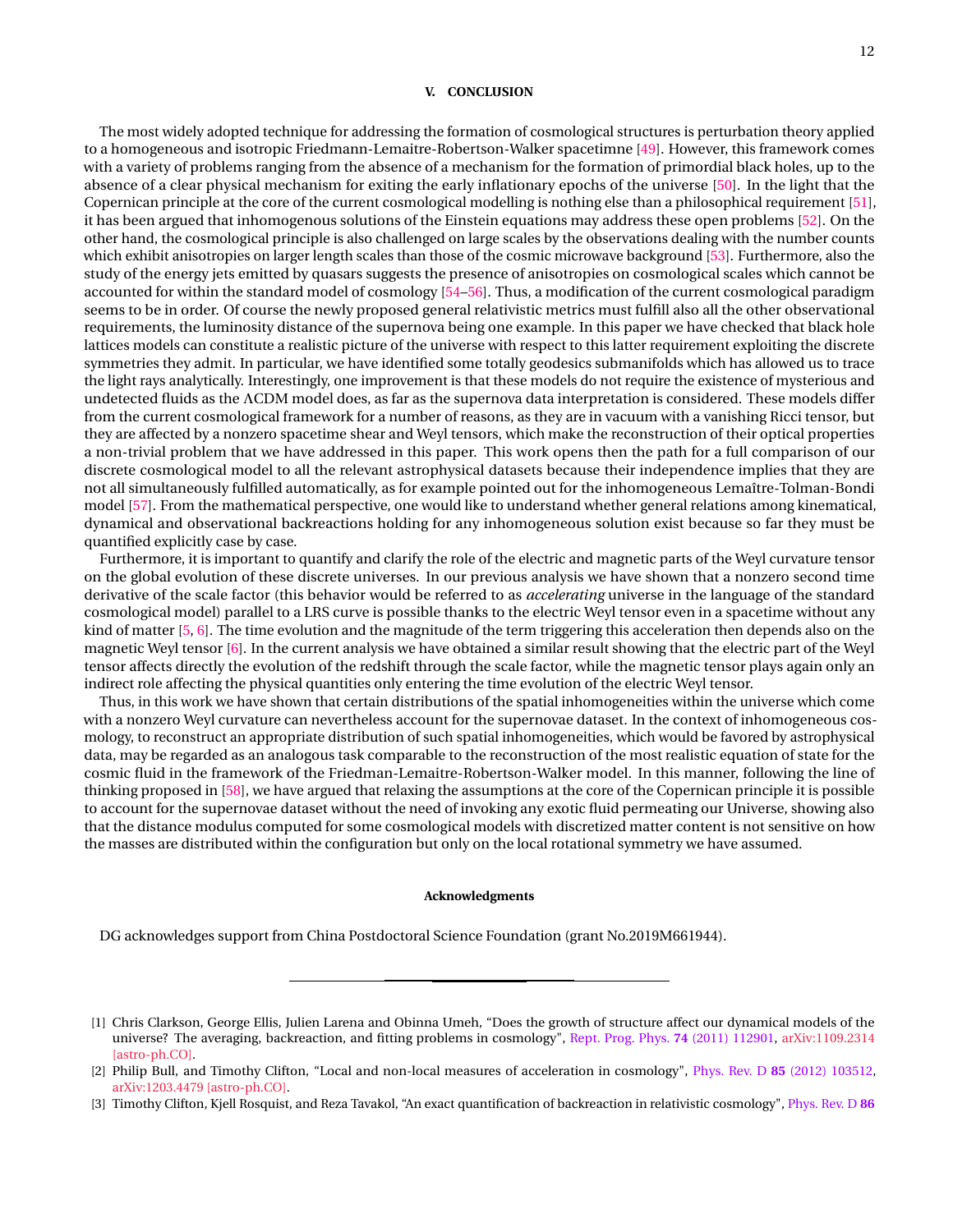[\(2012\) 043506,](https://journals.aps.org/prd/abstract/10.1103/PhysRevD.86.043506) [arXiv:1203.6478 \[gr-qc\].](https://arxiv.org/abs/1203.6478)

- <span id="page-12-2"></span>[4] Timothy Clifton, Daniele Gregoris, Kjell Rosquist, and Reza Tavakol, "Exact Evolution of Discrete Relativistic Cosmological Models", [Jour. Cosmo. Astropart. Phys.](https://iopscience.iop.org/article/10.1088/1475-7516/2013/11/010) **11** (2013) 010, [arXiv:1309.2876 \[gr-qc\].](https://arxiv.org/abs/1309.2876)
- <span id="page-12-11"></span>[5] Timothy Clifton, Daniele Gregoris, and Kjell Rosquist, "Piecewise silence in discrete cosmological models", [Class. Quantum Grav.](https://iopscience.iop.org/article/10.1088/0264-9381/31/10/105012) **31** [\(2014\) 105012,](https://iopscience.iop.org/article/10.1088/0264-9381/31/10/105012) [arXiv:1402.3201 \[gr-qc\].](https://arxiv.org/abs/1402.3201)
- <span id="page-12-8"></span>[6] Timothy Clifton, Daniele Gregoris, and Kjell Rosquist, "The Magnetic Part of the Weyl Tensor, and the Expansion of Discrete Universes", [Gen. Rel. Grav.](https://link.springer.com/article/10.1007%2Fs10714-017-2192-0) **49** (2017) 30, [arXiv:1607.00775 \[gr-qc\].](https://arxiv.org/abs/1607.00775)
- [7] Eloisa Bentivegna, and Mikolaj Korzynski, "Evolution of a periodic eight-black-hole lattice in numerical relativity", [Class. Quantum](https://iopscience.iop.org/article/10.1088/0264-9381/29/16/165007/pdf) Grav. **29** [\(2012\) 165007,](https://iopscience.iop.org/article/10.1088/0264-9381/29/16/165007/pdf) [arXiv:1204.3568 \[gr-qc\].](https://arxiv.org/abs/1204.3568)
- [8] Eloisa Bentivegna, and Mikolaj Korzynski, "Evolution of a family of expanding cubic black-hole lattices in numerical relativity", [Class.](https://iopscience.iop.org/article/10.1088/0264-9381/30/23/235008/pdf) [Quantum Grav.](https://iopscience.iop.org/article/10.1088/0264-9381/30/23/235008/pdf) **30** (2013) 235008, [arXiv:1306.4055 \[gr-qc\].](https://arxiv.org/abs/1306.4055)
- [9] Mikolaj Korzynski, Ian Hinder, and Eloisa Bentivegna, "On the vacuum Einstein equations along curves with a discrete local rotation ` and reflection symmetry", [Jour. Cosmo. Astro. Phys.](https://iopscience.iop.org/article/10.1088/1475-7516/2015/08/025/meta) **08** (2015) 025, [arXiv:1505.05760 \[gr-qc\].](https://arxiv.org/abs/1505.05760)
- <span id="page-12-31"></span>[10] Eloisa Bentivegna, Mikolaj Korzynski, Ian Hinder, and Daniel Gerlicher, "Light propagation through black-hole lattices", [Jour. Cosmo.](https://iopscience.iop.org/article/10.1088/1475-7516/2017/03/014/meta) [Astropart. Phys.](https://iopscience.iop.org/article/10.1088/1475-7516/2017/03/014/meta) **1703** (2017) 014, [arXiv:1611.09275 \[gr-qc\].](https://arxiv.org/abs/1611.09275)
- [11] Shan W. Jolin, and Kjell Rosquist, "Analytic Analysis of Irregular Discrete Universes", [Gen. Rel. Grav.](https://link.springer.com/article/10.1007%2Fs10714-018-2436-7) **50** (2018) 115, [arXiv:1802.07135](https://arxiv.org/abs/1802.07135) [\[gr-qc\].](https://arxiv.org/abs/1802.07135)
- <span id="page-12-0"></span>[12] Ingemar Bengtsson, and Irina Galstyan, "Black hole lattices under the microscope", [Class. Quantum Grav.](http://iopscience.iop.org/article/10.1088/1361-6382/aac7e0/meta) **35** (2018) 145004, [arXiv:1802.10396 \[gr-qc\].](https://arxiv.org/abs/1802.10396)
- <span id="page-12-1"></span>[13] Eloisa Bentivegna, Timothy Clifton, Jessie Durk, Mikolaj Korzyński, and Kjell Rosquist, "Black-Hole Lattices as Cosmological Models", [Class. Quantum Grav.](http://iopscience.iop.org/article/10.1088/1361-6382/aac846/meta) **35** (2018) 175004, [arXiv:1801.01083 \[gr-qc\].](https://arxiv.org/abs/1801.01083)
- <span id="page-12-3"></span>[14] Phillip James Edwin Peebles, *Principles of Physical Cosmology* (Princeton University Press, Princeton, NJ, 1993).
- <span id="page-12-4"></span>[15] Timothy Clifton, and Pedro G. Ferreira, "Errors in Estimating ΩΛ due to the Fluid Approximation", [Jour. Cosmo. Astropart. Phys.](https://iopscience.iop.org/article/10.1088/1475-7516/2009/10/026/meta) **0910** [\(2009\) 026,](https://iopscience.iop.org/article/10.1088/1475-7516/2009/10/026/meta) [arXiv:0908.4488 \[astro-ph.CO\].](https://arxiv.org/abs/0908.4488)
- <span id="page-12-5"></span>[16] Jeppe Trost Nielsen, Alberto Guffanti, and Subir Sarkar, "Marginal evidence for cosmic acceleration from Type Ia supernovae", [Sci. Rep.](https://www.nature.com/articles/srep35596) **6** [\(2016\) 35596,](https://www.nature.com/articles/srep35596) [arXiv:1506.01354 \[astro-ph.CO\].](https://arxiv.org/abs/1506.01354)
- <span id="page-12-6"></span>[17] Timothy Clifton, and Pedro G. Ferreira, "Archipelagian Cosmology: Dynamics and Observables in a Universe with Discretized Matter Content", Phys. Rev. D **80** [\(2009\) 103503,](https://journals.aps.org/prd/abstract/10.1103/PhysRevD.80.103503) [arXiv:0907.4109 \[astro-ph.CO\].](https://arxiv.org/abs/0907.4109)
- <span id="page-12-7"></span>[18] Wolfang Rindler, *Relativity* (Oxford University Press, Oxford, 2001).
- <span id="page-12-9"></span>[19] Harold Scott MacDonald Coxeter, *Regular Polytopes* (Methuen and Company Ltd., London, 1948).
- <span id="page-12-10"></span>[20] Dieter R. Brill, and Richard W. Lindquist, "Interaction Energy in Geometrostatics" Phys. Rev. **131** [\(1963\) 471.](https://journals.aps.org/pr/abstract/10.1103/PhysRev.131.471)
- <span id="page-12-12"></span>[21] Volker Perlick, "Gravitational Lensing from a Spacetime Perspective", [Liv. Rev. Rel.](https://link.springer.com/article/10.12942/lrr-2004-9) **7** (2004) 9, [arXiv:1010.3416 \[gr-qc\].](https://arxiv.org/abs/1010.3416)
- <span id="page-12-13"></span>[22] Jerome Kristian, and Rainer K. Sachs, "Observations in Cosmology", [Astrophys. Jour.](http://adsabs.harvard.edu/full/1966ApJ...143..379K) **143** (1966) 379.
- <span id="page-12-14"></span>[23] Henk van Elst, and Claes Uggla, "General relativistic 1+3 orthonormal frame approach", [Class. Quantum Grav.](https://iopscience.iop.org/article/10.1088/0264-9381/14/9/021) **14** (1997) 2673, [arXiv:9603026 \[gr-qc\].](https://arxiv.org/abs/gr-qc/9603026)
- <span id="page-12-15"></span>[24] George F. R. Ellis, "Shear free solutions in general relativity theory", [Gen. Rel. Grav.](https://link.springer.com/article/10.1007/s10714-011-1244-0) **43** (2011) 3253, [arXiv:1107.3669 \[gr-qc\].](https://arxiv.org/abs/1107.3669)
- <span id="page-12-16"></span>[25] Chris Clarkson, "Covariant approach for perturbations of rotationally symmetric spacetimes", Phys. Rev. D **76** [\(2007\) 104034,](https://journals.aps.org/prd/abstract/10.1103/PhysRevD.76.104034) [arXiv:0708.13989 \[gr-qc\].](https://arxiv.org/abs/0708.13989)
- <span id="page-12-17"></span>[26] Jürgen Ehlers , "Contributions to the relativistic mechanics of continuous media", [Gen. Rel. Grav.](https://link.springer.com/article/10.1007%2FBF00759031) **25** (1993) 1225.
- <span id="page-12-18"></span>[27] George Francis Rayner Ellis, Henk van Elst, "Cosmological Models (Cargése Lectures 1998)", NATO Adv. Study Inst. Ser. C. Math. Phys. Sci. **1** (1999), [\[arXiv:gr-qc/9812046\].](https://arxiv.org/abs/gr-qc/9812046)
- <span id="page-12-19"></span>[28] I.M.H. Etherington, "On the definition of distance in general relativity", [Philos. Mag. Ser.](https://www.tandfonline.com/doi/abs/10.1080/14786443309462220?journalCode=tphm18) **7** (1933) 761.
- <span id="page-12-20"></span>[29] Daniel M. Scolnic, David O. Jones, Armin Rest, Yen-Chen Pan, Ryan Chornock, Ryan J. Foley, Mark E. Huber, Richard Kessler, Gautham Narayan, Adam G. Riess, Stephen Rodney, Edo Berger, Dillion J. Brout, Peter J. Challis, Maria Drout, Douglas Finkbeiner, Ragnhild Lunnan, Robert P. Kirshner, Nathan E. Sanders, Edward Schlafly, Stephen Smartt, Christopher W. Stubbs, John Tonry, William Michael. Wood-Vasey, Michael Foley, John Hand, Erik Johnson, William S. Burgett, Kenneth C. Chambers, P. W. Draper, Klaus-Werner. Hodapp, Norbert Kaiser, Rolf-Peter Kudritzki, Eugene A. Magnier, Nigel Metcalfe, Fabio Bresolin, E. Gall, Rubina Kotak, Matt McCrum, and Kester W. Smithl, "The Complete Light-curve Sample of Spectroscopically Confirmed Type Ia Supernovae from Pan-STARRS1 and Cosmological Constraints from The Combined Pantheon Sample", [Astrophys. Jour.](https://iopscience.iop.org/article/10.3847/1538-4357/aab9bb/meta) **859** (2018) 2, [arXiv:1710.00845 \[astro-ph.CO\].](https://arxiv.org/abs/1710.00845)
- <span id="page-12-21"></span>[30] [https://archive.stsci.edu/prepds/ps1cosmo/.](https://archive.stsci.edu/prepds/ps1cosmo/)
- <span id="page-12-22"></span>[31] Martin Goliath, Rahman Amanullah, Pierre Astier, Ariel Goobar, and Reynald Pain, "Supernovae and the nature of the dark energy", [Astron. Astrophys.](https://www.aanda.org/articles/aa/abs/2001/46/aah2780/aah2780.html) **380** (2001) 6, [arXiv:0104009 \[astro-ph\].](https://arxiv.org/abs/astro-ph/0104009)
- <span id="page-12-23"></span>[32] [Pantheon Binned Data.](https://archive.stsci.edu/hlsps/ps1cosmo/scolnic/binned_data/hlsp_ps1cosmo_panstarrs_gpc1_all_model_v1_lcparam.txt)
- <span id="page-12-24"></span>[33] Richard Kessler, and Dan Scolnic, "Correcting Type Ia Supernova Distances for Selection Biases and Contamination in Photometrically Identified Samples", [Astrophys. Jour.](https://iopscience.iop.org/article/10.3847/1538-4357/836/1/56) **836** (2017) 56, [arXiv:1610.04677 \[astro-ph.CO\].](https://arxiv.org/abs/1610.04677)
- <span id="page-12-25"></span>[34] Steven Weinberg, *Gravitation and Cosmology: Principles and Applications of the General Theory of Relativity*, (John Wiley and Sons, New York, 1972).
- <span id="page-12-26"></span>[35] Albert Einstein, "Cosmological Considerations in the General Theory of Relativity", Sitzungsber. Preuss. Akad. Wiss. Berlin (Math. Phys.) **1917** (1917) 142.
- <span id="page-12-27"></span>[36] David W. Hogg, "Distance measures in cosmology", [arXiv:9905116 \[astro-ph\].](https://arxiv.org/abs/astro-ph/9905116)
- <span id="page-12-28"></span>[37] Lars Bergström, and Ariel Goobar, *Cosmology and particle astrophysics* (Springer Praxis Books, Astronomy and Planetary Sciences, Springer, 2006).
- <span id="page-12-29"></span>[38] Yakov Borisovich Zeldovich, "Observations in a Universe Homogeneous in the Mean", [Sov. Astron.](http://articles.adsabs.harvard.edu/full/1964SvA.....8...13Z) **8** (1964) 19.
- <span id="page-12-30"></span>[39] Charles C. Dyer, and Robert C. Roeder, "The Distance-Redshift Relation for Universes with no Intergalactic Medium", [Astrophys. Jour.](http://articles.adsabs.harvard.edu/full/1972ApJ...174L.115D)